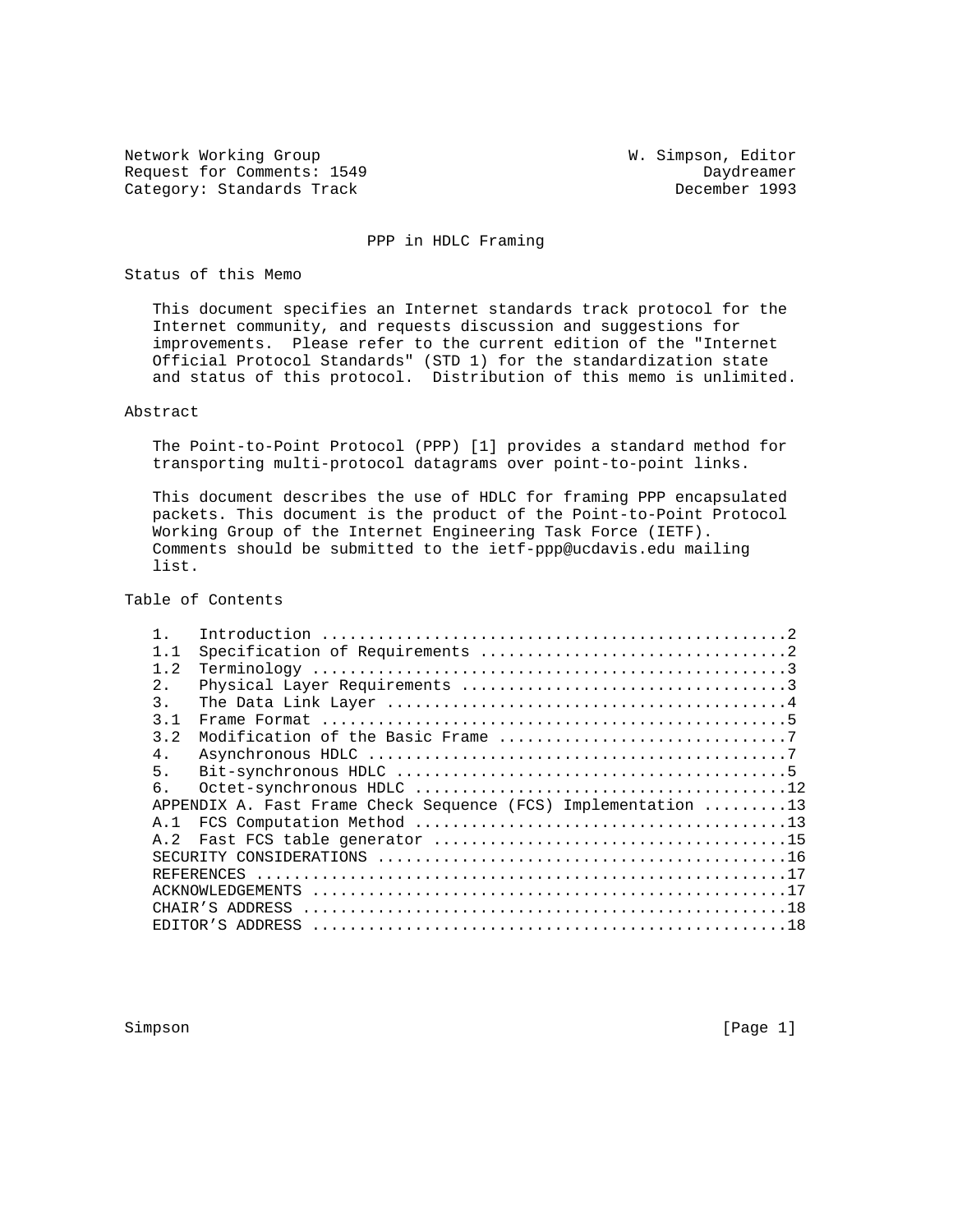## 1. Introduction

 This specification provides for framing over both bit-oriented and octet-oriented synchronous links, and asynchronous links with 8 bits of data and no parity. These links MUST be full-duplex, but MAY be either dedicated or circuit-switched. PPP uses HDLC as a basis for the framing.

 An escape mechanism is specified to allow control data such as XON/XOFF to be transmitted transparently over the link, and to remove spurious control data which may be injected into the link by intervening hardware and software.

 Some protocols expect error free transmission, and either provide error detection only on a conditional basis, or do not provide it at all. PPP uses the HDLC Frame Check Sequence for error detection. This is commonly available in hardware implementations, and a software implementation is provided.

## 1.1 Specification of Requirements

 In this document, several words are used to signify the requirements of the specification. These words are often capitalized.

## MUST

 This word, or the adjective "required", means that the definition is an absolute requirement of the specification.

## MUST NOT

 This phrase means that the definition is an absolute prohibition of the specification.

## SHOULD

 This word, or the adjective "recommended", means that there may exist valid reasons in particular circumstances to ignore this item, but the full implications must be understood and carefully weighed before choosing a different course.

## MAY

 This word, or the adjective "optional", means that this item is one of an allowed set of alternatives. An implementation which does not include this option MUST be prepared to interoperate with another implementation which does include the option.

Simpson [Page 2]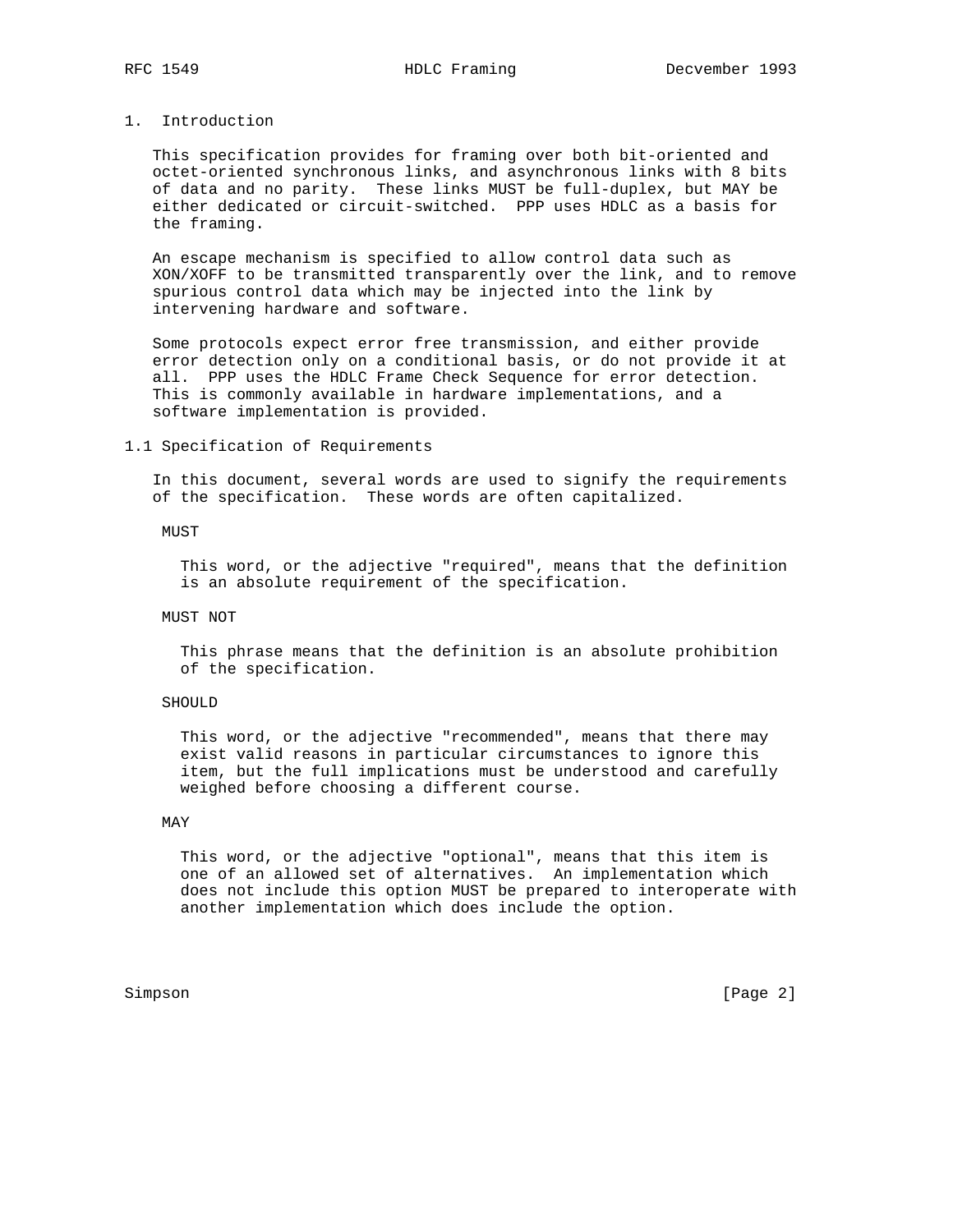## 1.2 Terminology

This document frequently uses the following terms:

datagram

 The unit of transmission in the network layer (such as IP). A datagram may be encapsulated in one or more packets passed to the data link layer.

## frame

 The unit of transmission at the data link layer. A frame may include a header and/or a trailer, along with some number of units of data.

## packet

 The basic unit of encapsulation, which is passed across the interface between the network layer and the data link layer. A packet is usually mapped to a frame; the exceptions are when data link layer fragmentation is being performed, or when multiple packets are incorporated into a single frame.

#### peer

The other end of the point-to-point link.

silently discard

 This means the implementation discards the packet without further processing. The implementation SHOULD provide the capability of logging the error, including the contents of the silently discarded packet, and SHOULD record the event in a statistics counter.

# 2. Physical Layer Requirements

 PPP is capable of operating across most DTE/DCE interfaces (such as, EIA RS-232-C, EIA RS-422, EIA RS-423 and CCITT V.35). The only absolute requirement imposed by PPP is the provision of a full-duplex circuit, either dedicated or circuit-switched, which can operate in either an asynchronous (start/stop), bit-synchronous, or octet synchronous mode, transparent to PPP Data Link Layer frames.

Interface Format

PPP presents an octet interface to the physical layer. There is

Simpson [Page 3]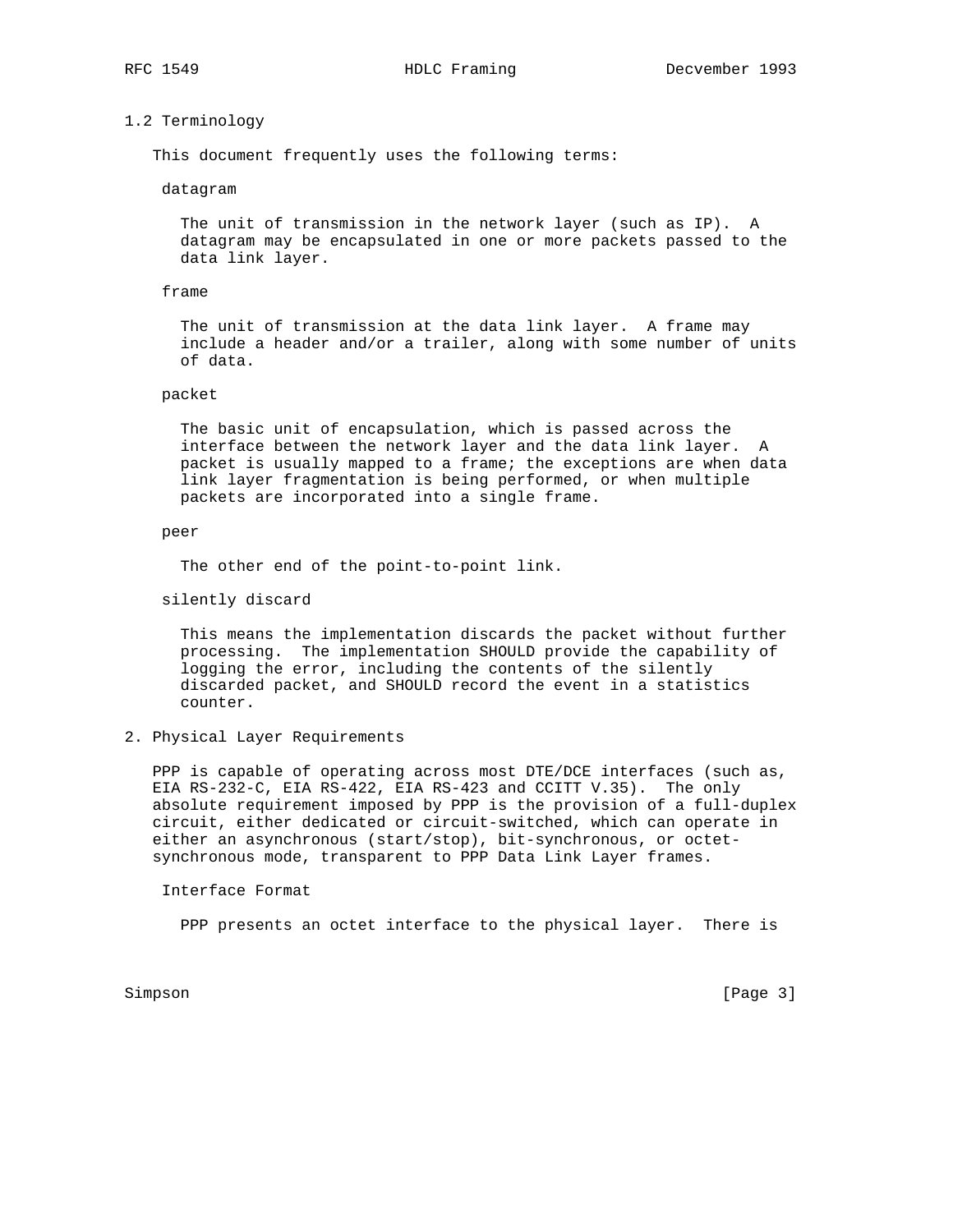no provision for sub-octets to be supplied or accepted.

 PPP does not impose any restrictions regarding transmission rate, other than that of the particular DTE/DCE interface.

Control Signals

 PPP does not require the use of control signals, such as Request To Send (RTS), Clear To Send (CTS), Data Carrier Detect (DCD), and Data Terminal Ready (DTR).

 When available, using such signals can allow greater functionality and performance. In particular, such signals SHOULD be used to signal the Up and Down events in the LCP Option Negotiation Automaton [1]. When such signals are not available, the implementation MUST signal the Up event to LCP upon initialization, and SHOULD NOT signal the Down event.

 Because signalling is not required, the physical layer MAY be decoupled from the data link layer, hiding the transient details of the physical transport. This has implications for mobility in cellular radio networks, and other rapidly switching links.

 When moving from cell to cell within the same zone, an implementation MAY choose to treat the entire zone as a single link, even though transmission is switched among several frequencies. The link is considered to be with the central control unit for the zone, rather than the individual cell transceivers. However, the link SHOULD re-establish its configuration whenever the link is switched to a different administration.

 Due to the bursty nature of data traffic, some implementations have choosen to disconnect the physical layer during periods of inactivity, and reconnect when traffic resumes, without informing the data link layer. Robust implementations should avoid using this trick over-zealously, since the price for decreased setup latency is decreased security. Implementations SHOULD signal the Down event whenever "significant time" has elapsed since the link was disconnected. The value for "significant time" is a matter of considerable debate, and is based on the tariffs, call setup times, and security concerns of the installation.

3. The Data Link Layer

 PPP uses the principles, terminology, and frame structure of the International Organization For Standardization's (ISO) 3309-1979

Simpson [Page 4]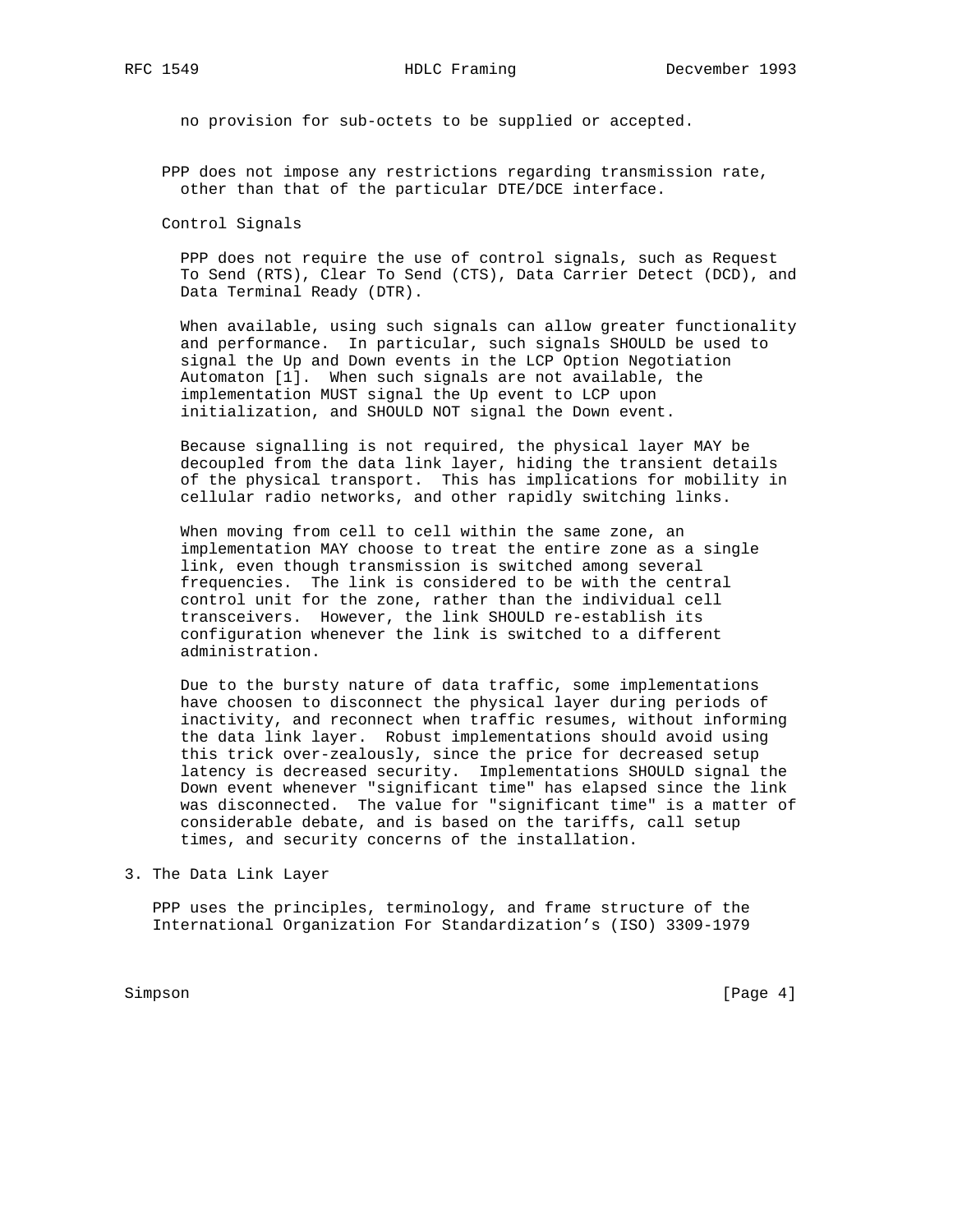High-level Data Link Control (HDLC) frame structure [2], as modified by "Addendum 1: Start/stop transmission" [3], which specifies modifications to allow HDLC use in asynchronous environments.

 The PPP control procedures use the definitions and Control field encodings standardized in ISO 4335-1979 [4] and ISO 4335- 1979/Addendum 1-1979 [5]. PPP framing is also consistent with CCITT Recommendation X.25 LAPB [6], and CCITT Recommendation Q.922 [7], since those are also based on HDLC.

 The purpose of this specification is not to document what is already standardized in ISO 3309. It is assumed that the reader is already familiar with HDLC, or has access to a copy of [2] or [6]. Instead, this document attempts to give a concise summary and point out specific options and features used by PPP.

 To remain consistent with standard Internet practice, and avoid confusion for people used to reading RFCs, all binary numbers in the following descriptions are in Most Significant Bit to Least Significant Bit order, reading from left to right, unless otherwise indicated. Note that this is contrary to standard ISO and CCITT practice which orders bits as transmitted (network bit order). Keep this in mind when comparing this document with the international standards documents.

## 3.1 Frame Format

 A summary of the PPP HDLC frame structure is shown below. This figure does not include start/stop bits (for asynchronous links), nor any bits or octets inserted for transparency. The fields are transmitted from left to right.

| Flaq<br>01111110    | Address<br>11111111 | Control<br>00000011                 |  |
|---------------------|---------------------|-------------------------------------|--|
| Protocol<br>16 bits | Information<br>*    | Padding<br>*                        |  |
| FCS<br>16 bits      | Flaq<br>01111110    | Inter-frame Fill<br>or next Address |  |

 The Protocol, Information and Padding fields are described in the Point-to-Point Protocol Encapsulation [1].

Simpson [Page 5]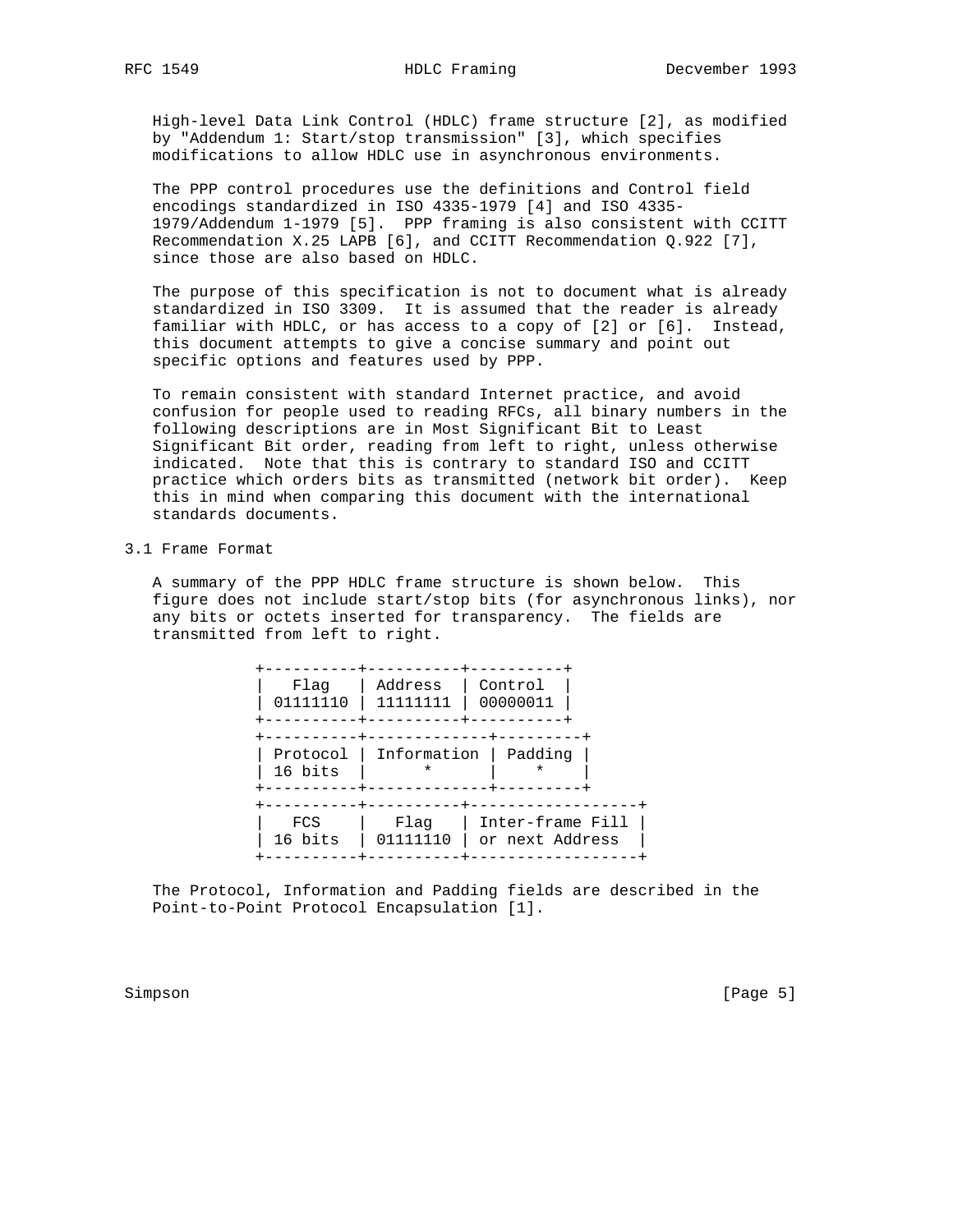Flag Sequence

 The Flag Sequence indicates the beginning or end of a frame, and always consists of the binary sequence 01111110 (hexadecimal 0x7e).

 The Flag Sequence is a frame separator. Only one Flag Sequence is required between two frames. Two consecutive Flag Sequences constitute an empty frame, which is ignored, and not counted as a FCS error.

## Address Field

 The Address field is a single octet and contains the binary sequence 11111111 (hexadecimal 0xff), the All-Stations address. PPP does not assign individual station addresses. The All- Stations address MUST always be recognized and received. The use of other address lengths and values may be defined at a later time, or by prior agreement. Frames with unrecognized Addresses SHOULD be silently discarded.

## Control Field

 The Control field is a single octet and contains the binary sequence 00000011 (hexadecimal 0x03), the Unnumbered Information (UI) command with the P/F bit set to zero. The use of other Control field values may be defined at a later time, or by prior agreement. Frames with unrecognized Control field values SHOULD be silently discarded.

Frame Check Sequence (FCS) Field

 The Frame Check Sequence field is normally 16 bits (two octets). The use of other FCS lengths may be defined at a later time, or by prior agreement. The FCS is transmitted with the coefficient of the highest term first.

 The FCS field is calculated over all bits of the Address, Control, Protocol, Information and Padding fields, not including any start and stop bits (asynchronous) nor any bits (synchronous) or octets (asynchronous or synchronous) inserted for transparency. This also does not include the Flag Sequences nor the FCS field itself.

 Note: When octets are received which are flagged in the Async- Control-Character-Map, they are discarded before calculating the FCS.

For more information on the specification of the FCS, see ISO

Simpson [Page 6] [Page 6] [Page 6] [Page 6] [Page 6] [Page 6] [Page 6] [Page 6] [Page 6] [Page 6] [Page 6] [Page 6] [Page 6] [Page 6] [Page 6] [Page 6] [Page 6] [Page 6] [Page 6] [Page 6] [Page 6] [Page 6] [Page 6] [Page 6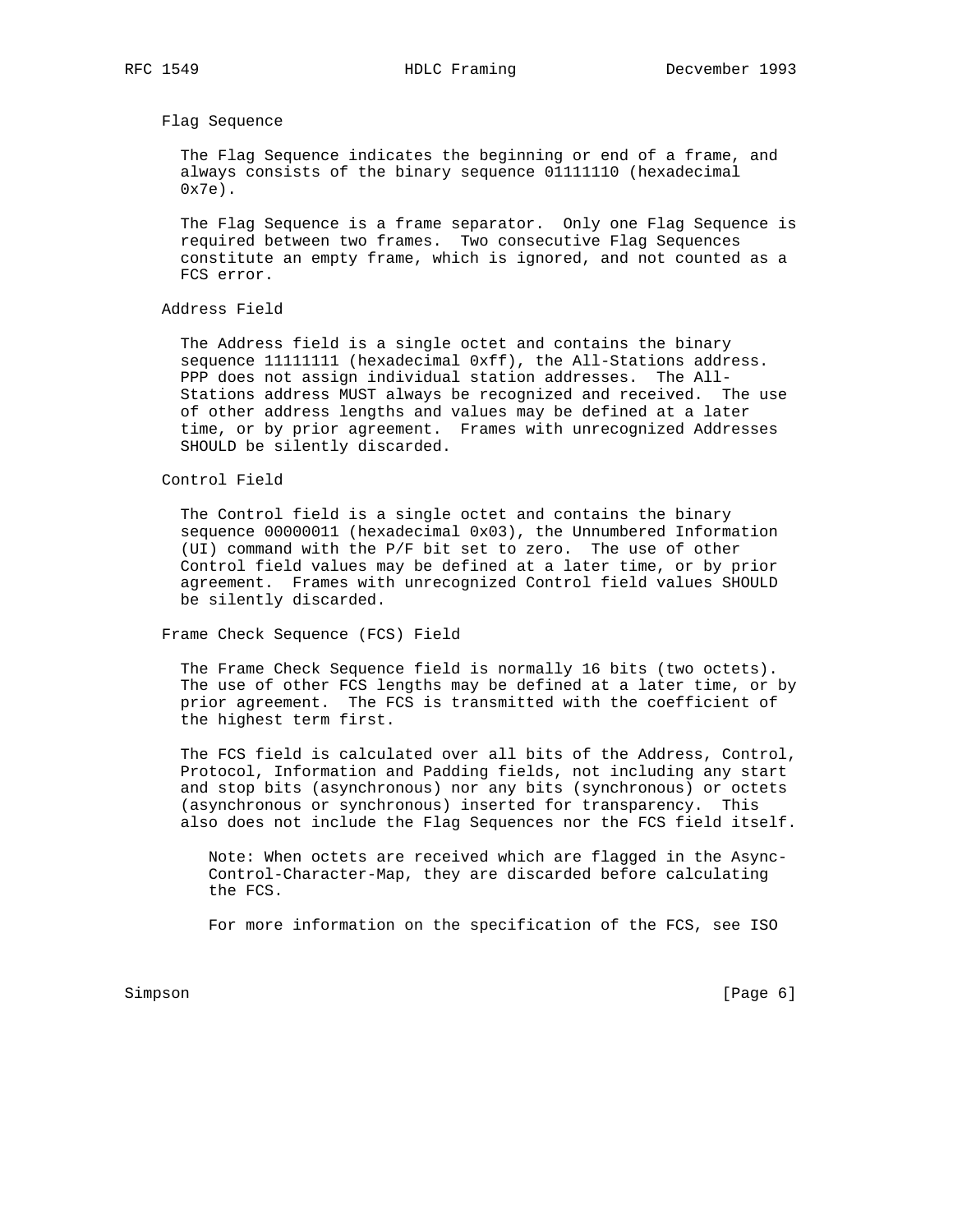3309 [2] or CCITT X.25 [6].

 The end of the Information and Padding fields is found by locating the closing Flag Sequence and removing the Frame Check Sequence field.

# 3.2. Modification of the Basic Frame

 The Link Control Protocol can negotiate modifications to the basic HDLC frame structure. However, modified frames will always be clearly distinguishable from standard frames.

Address-and-Control-Field-Compression

 When using the default HDLC framing, the Address and Control fields contain the hexadecimal values 0xff and 0x03 respectively.

 On transmission, compressed Address and Control fields are formed by simply omitting them.

 On reception, the Address and Control fields are decompressed by examining the first two octets. If they contain the values 0xff and 0x03, they are assumed to be the Address and Control fields. If not, it is assumed that the fields were compressed and were not transmitted.

 By definition, the first octet of a two octet Protocol field will never be 0xff (since it is not even). The Protocol field value 0x00ff is not allowed (reserved) to avoid ambiguity when Protocol-Field-Compression is enabled and the first Information field octet is 0x03.

 When other Address or Control field values are in use, Address and-Control-Field-Compression MUST NOT be negotiated.

4. Asynchronous HDLC

 This section summarizes the use of HDLC with 8-bit asynchronous links.

Flag Sequence

 The Flag Sequence indicates the beginning or end of a frame. The octet stream is examined on an octet-by-octet basis for the value 01111110 (hexadecimal 0x7e).

Simpson [Page 7]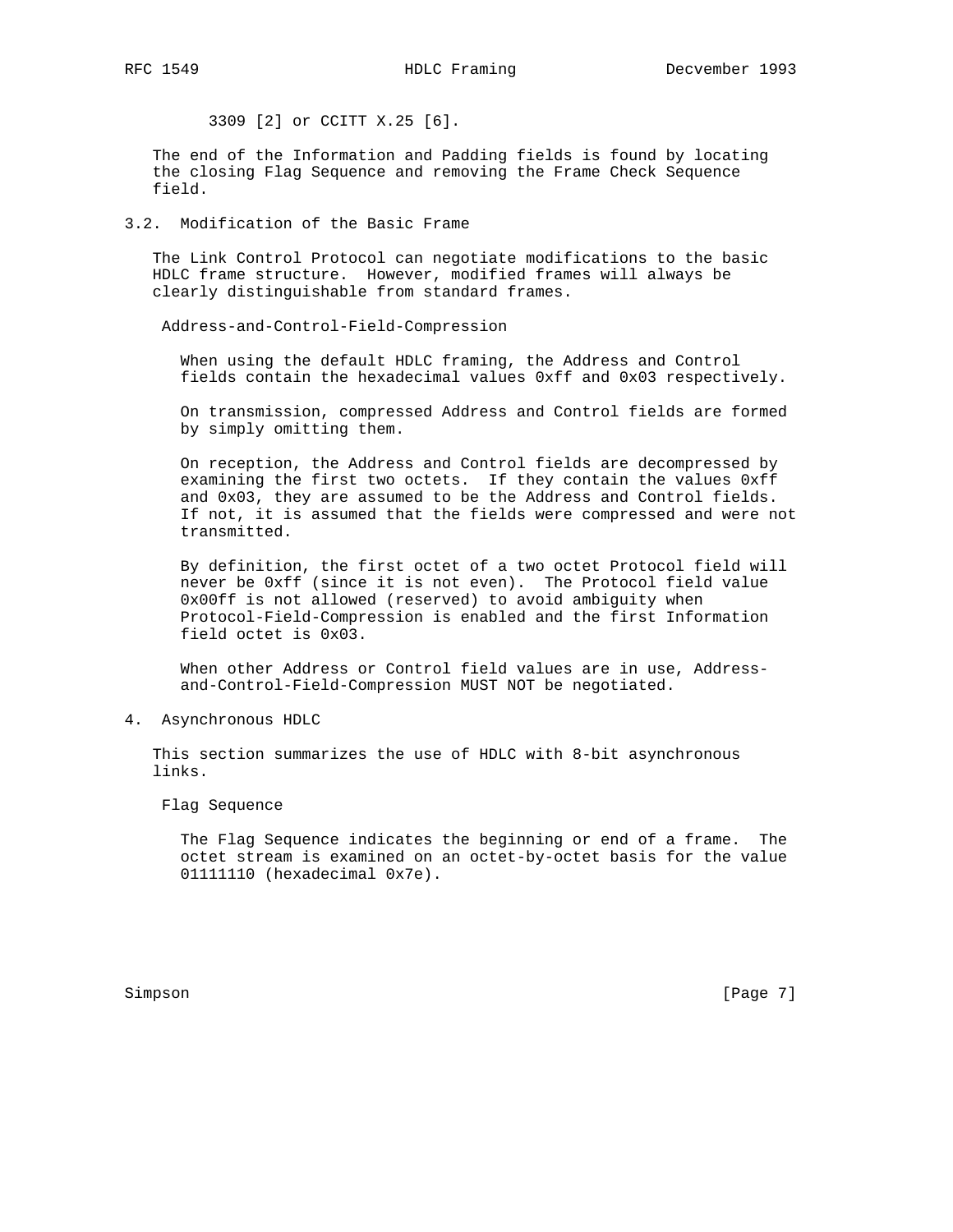Transparency

 An octet stuffing procedure is used. The Control Escape octet is defined as binary 01111101 (hexadecimal 0x7d) where the bit positions are numbered 87654321 (not 76543210, BEWARE).

 Each end of the link maintains two Async-Control-Character-Maps. The receiving ACCM is 32 bits, but the sending ACCM may be up to 256 bits. This results in four distinct ACCMs, two in each direction of the link.

 The default receiving ACCM is 0xffffffff. The default sending ACCM is 0xffffffff, plus the Control Escape and Flag Sequence characters themselves, plus whatever other outgoing characters are known to be intercepted.

 After FCS computation, the transmitter examines the entire frame between the two Flag Sequences. Each Flag Sequence, Control Escape octet, and octet with value less than hexadecimal 0x20 which is flagged in the sending Async-Control-Character-Map, is replaced by a two octet sequence consisting of the Control Escape octet and the original octet with bit 6 complemented (exclusive or'd with hexadecimal 0x20).

 Prior to FCS computation, the receiver examines the entire frame between the two Flag Sequences. Each octet with value less than hexadecimal 0x20 is checked. If it is flagged in the receiving Async-Control-Character-Map, it is simply removed (it may have been inserted by intervening data communications equipment). For each Control Escape octet, that octet is also removed, but bit 6 of the following octet is complemented, unless it is the Flag Sequence.

> Note: The inclusion of all octets less than hexadecimal 0x20 allows all ASCII control characters [8] excluding DEL (Delete) to be transparently communicated through all known data communications equipment.

 The transmitter may also send octets with value in the range 0x40 through 0xff (except 0x5e) in Control Escape format. Since these octet values are not negotiable, this does not solve the problem of receivers which cannot handle all non-control characters. Also, since the technique does not affect the 8th bit, this does not solve problems for communications links that can send only 7 bit characters.

 A few examples may make this more clear. Packet data is transmitted on the link as follows:

Simpson [Page 8]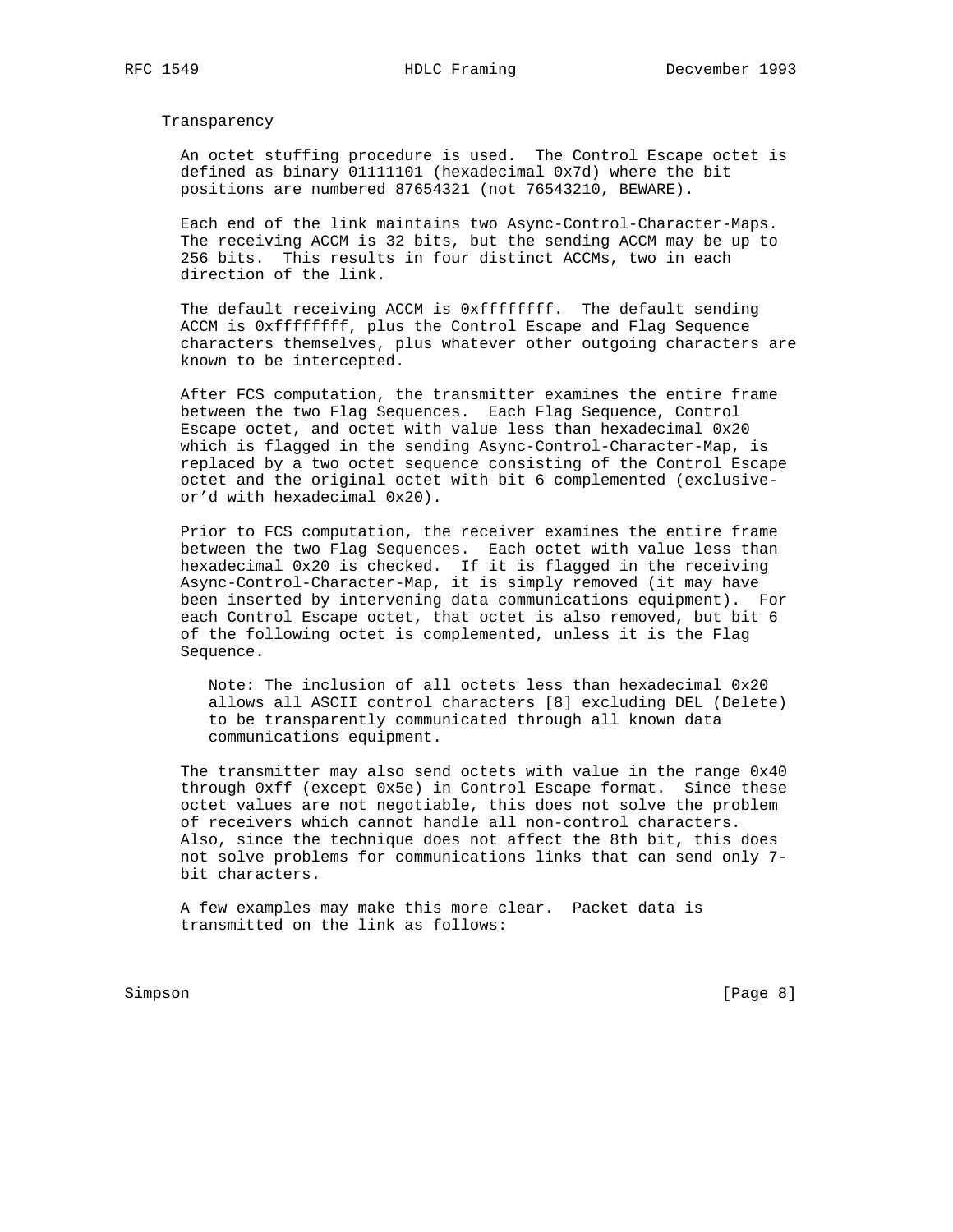0x7e is encoded as 0x7d, 0x5e. 0x7d is encoded as 0x7d, 0x5d. 0x01 is encoded as 0x7d, 0x21.

 Some modems with software flow control may intercept outgoing DC1 and DC3 ignoring the 8th (parity) bit. This data would be transmitted on the link as follows:

 0x11 is encoded as 0x7d, 0x31. 0x13 is encoded as 0x7d, 0x33. 0x91 is encoded as 0x7d, 0xb1. 0x93 is encoded as 0x7d, 0xb3.

## Aborting a Transmission

 On asynchronous links, frames may be aborted by transmitting a "0" stop bit where a "1" bit is expected (framing error) or by transmitting a Control Escape octet followed immediately by a closing Flag Sequence.

Time Fill

 For asynchronous links, inter-octet and inter-frame time fill MUST be accomplished by transmitting continuous "1" bits (mark-hold state).

 Inter-frame time fill can be viewed as extended inter-octet time fill. Doing so can save one octet for every frame, decreasing delay and increasing bandwidth. This is possible since a Flag Sequence may serve as both a frame close and a frame begin. After having received any frame, an idle receiver will always be in a frame begin state.

 Robust transmitters should avoid using this trick over-zealously, since the price for decreased delay is decreased reliability. Noisy links may cause the receiver to receive garbage characters and interpret them as part of an incoming frame. If the transmitter does not send a new opening Flag Sequence before sending the next frame, then that frame will be appended to the noise characters causing an invalid frame (with high reliability). It is suggested that implementations will achieve the best results by always sending an opening Flag Sequence if the new frame is not back-to-back with the last. Transmitters SHOULD send an open Flag Sequence whenever "appreciable time" has elapsed after the prior closing Flag Sequence. The maximum value for "appreciable time" is likely to be no greater than the typing rate of a slow typist, say 1 second.

## Encoding

All octets are transmitted with one start bit, eight bits of data,

Simpson [Page 9] [Page 9]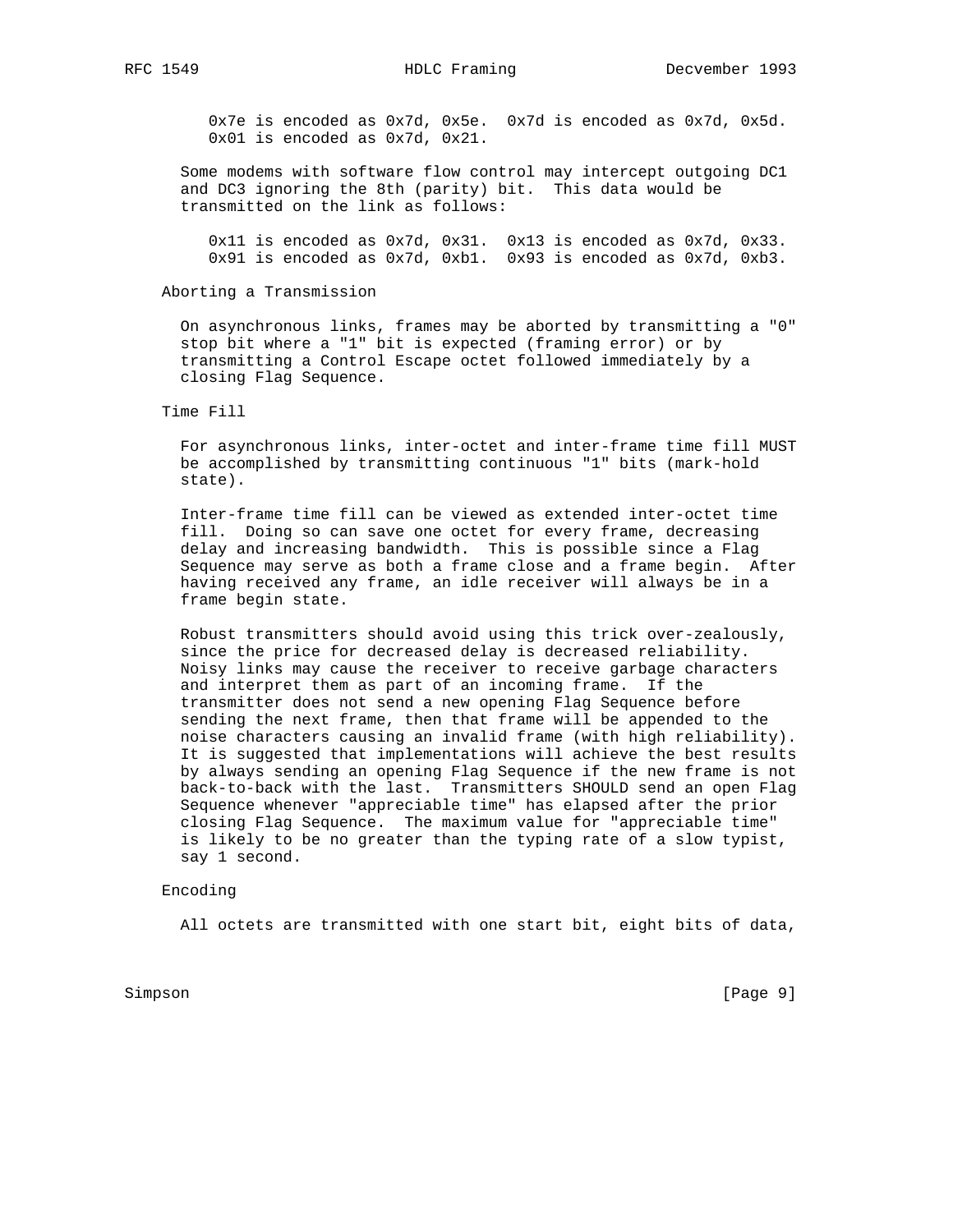and one stop bit. There is no provision for seven bit asynchronous links.

5. Bit-synchronous HDLC

This section summarizes the use of HDLC with bit-synchronous links.

Flag Sequence

 The Flag Sequence indicates the beginning or end of a frame, and is used for frame synchronization. The bit stream is examined on a bit-by-bit basis for the binary sequence 01111110 (hexadecimal 0x7e).

 The "shared zero mode" Flag Sequence "011111101111110" SHOULD NOT be used. When not avoidable, such an implementation MUST ensure that the first Flag Sequence detected (the end of the frame) is promptly communicated to the link layer. Use of the shared zero mode hinders interoperability with synchronous-to-asynchronous converters.

## Transparency

 The transmitter examines the entire frame between the two Flag Sequences. A "0" bit is inserted after all sequences of five contiguous "1" bits (including the last 5 bits of the FCS) to ensure that a Flag Sequence is not simulated.

 When receiving, any "0" bit that directly follows five contiguous "1" bits is discarded.

 Since the Control Escape octet-stuffing method is not used, the default receiving and sending Async-Control-Character-Maps are 0.

 There may be some use of synchronous-to-asynchronous converters (some built into modems) in point-to-point links resulting in a synchronous PPP implementation on one end of a link and an asynchronous implementation on the other. It is the responsibility of the converter to do all mapping conversions during operation.

 To enable this functionality, bit-synchronous PPP implementations MUST always respond to the Async-Control-Character-Map Configuration Option with an LCP Configure-Ack. However, acceptance of the Configuration Option does not imply that the bit-synchronous implementation will do any octet mapping. Instead, all such octet mapping will be performed by the asynchronous-to-synchronous converter.

Simpson [Page 10]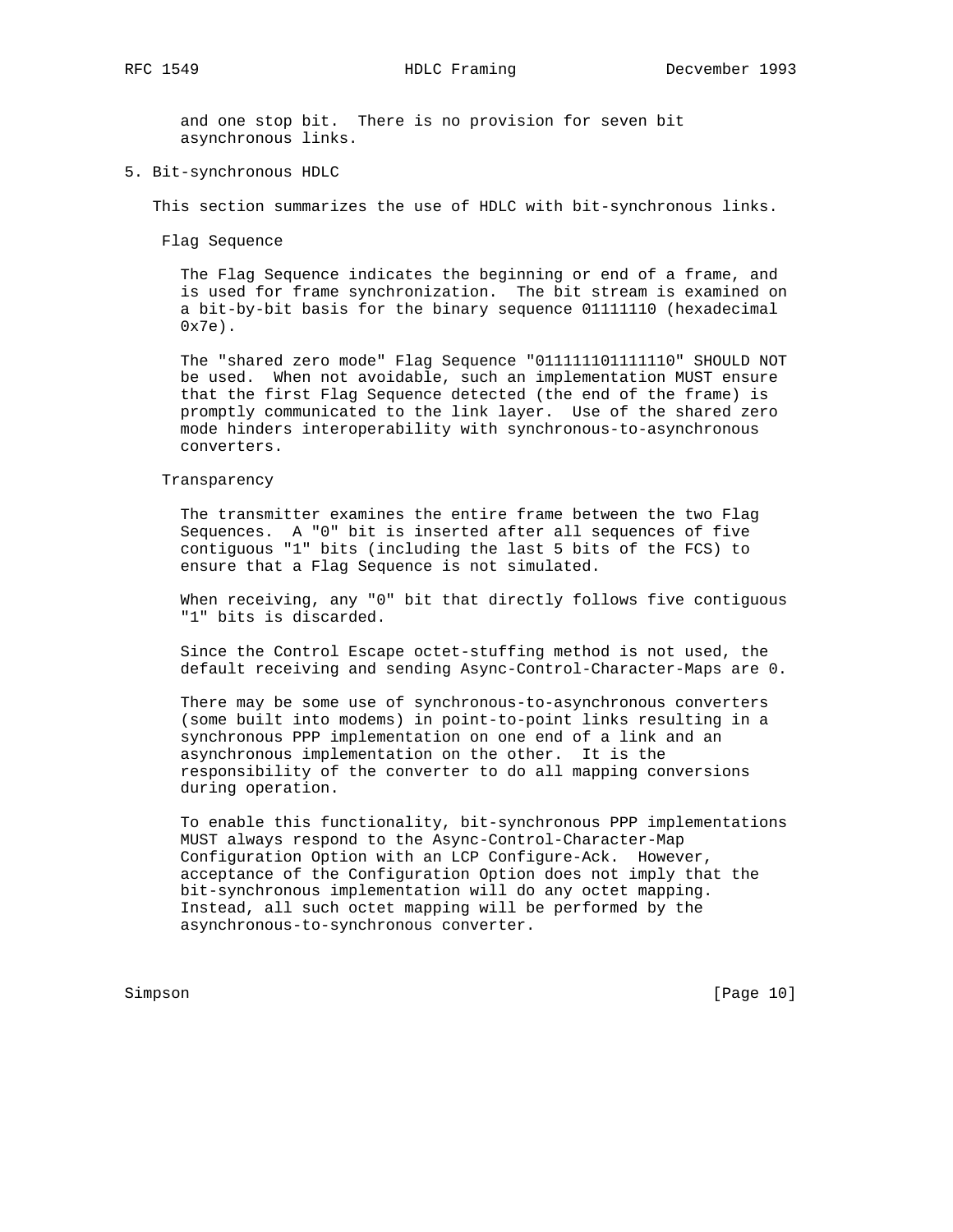Aborting a Transmission

 A sequence of more than six "1" bits indicates an invalid frame, which is ignored, and not counted as a FCS error.

Inter-frame Time Fill

 For bit-synchronous links, the Flag Sequence SHOULD be transmitted during inter-frame time fill. There is no provision for inter octet time fill.

 Mark idle (continuous ones) SHOULD NOT be used for inter-frame ill. However, certain types of circuit-switched links require the use of mark idle, particularly those that calculate accounting based on periods of bit activity. When mark idle is used on a bit-synchronous link, the implementation MUST ensure at least 15 consecutive "1" bits between Flags during the idle period, and that the Flag Sequence is always generated at the beginning of a frame after an idle period.

### Encoding

 The definition of various encodings and scrambling is the responsibility of the DTE/DCE equipment in use, and is outside the scope of this specification.

 While PPP will operate without regard to the underlying representation of the bit stream, lack of standards for transmission will hinder interoperability as surely as lack of data link standards. At speeds of 56 Kbps through 2.0 Mbps, NRZ is currently most widely available, and on that basis is recommended as a default.

 When configuration of the encoding is allowed, NRZI is recommended as an alternative, because of its relative immunity to signal inversion configuration errors, and instances when it MAY allow connection without an expensive DSU/CSU. Unfortunately, NRZI encoding obviates the  $(1 + x)$  factor of the 16-bit FCS, so that one error in 2\*\*15 goes undetected (instead of one in 2\*\*16), and triple errors are not detected. Therefore, when NRZI is in use, it is recommended that the 32-bit FCS be negotiated, which does not include the  $(1 + x)$  factor.

 At higher speeds of up to 45 Mbps, some implementors have chosen the ANSI High Speed Synchronous Interface [HSSI]. While this experience is currently limited, implementors are encouraged to cooperate in choosing transmission encoding.

Simpson [Page 11]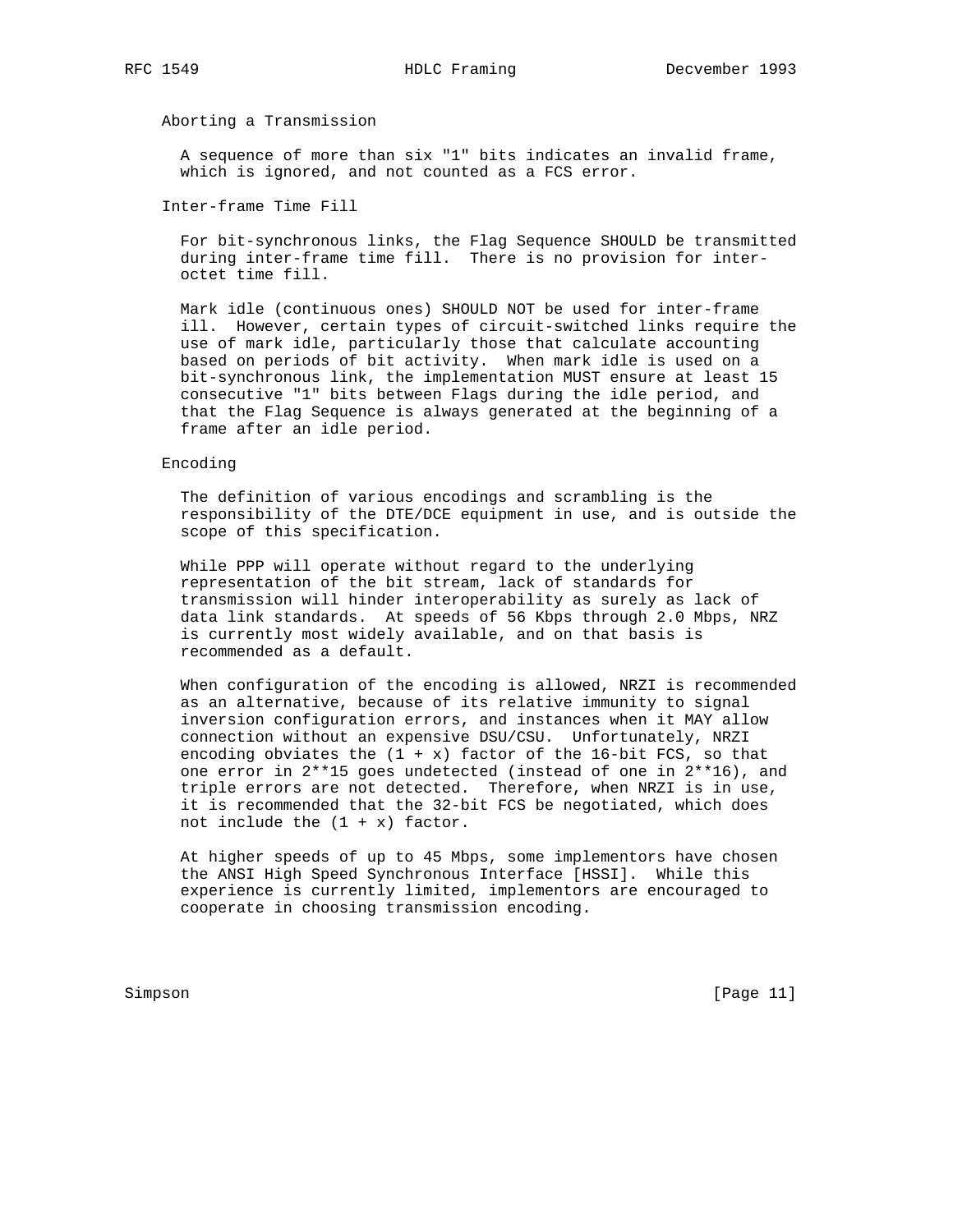## 6. Octet-synchronous HDLC

 This section summarizes the use of HDLC with octet-synchronous links, such as SONET and optionally ISDN B or H channels.

 Although the bit rate is synchronous, there is no bit-stuffing. Instead, the octet-stuffing feature of 8-bit asynchronous HDLC is used.

Flag Sequence

 The Flag Sequence indicates the beginning or end of a frame. The octet stream is examined on an octet-by-octet basis for the value 01111110 (hexadecimal 0x7e).

Transparency

 An octet stuffing procedure is used. The Control Escape octet is defined as binary 01111101 (hexadecimal 0x7d).

 The octet stuffing procedure is described in "Asynchronous HDLC" above.

 The sending and receiving implementations need escape only the Flag Sequence and Control Escape octets.

 Considerations concerning the use of converters are described in "Bit-synchronous HDLC" above.

Aborting a Transmission

 Frames may be aborted by transmitting a Control Escape octet followed immediately by a closing Flag Sequence. The preceding frame is ignored, and not counted as a FCS error.

Inter-frame Time Fill

 The Flag Sequence MUST be transmitted during inter-frame time fill. There is no provision for inter-octet time fill.

## Encoding

 The definition of various encodings and scrambling is the responsibility of the DTE/DCE equipment in use, and is outside the scope of this specification.

Simpson [Page 12]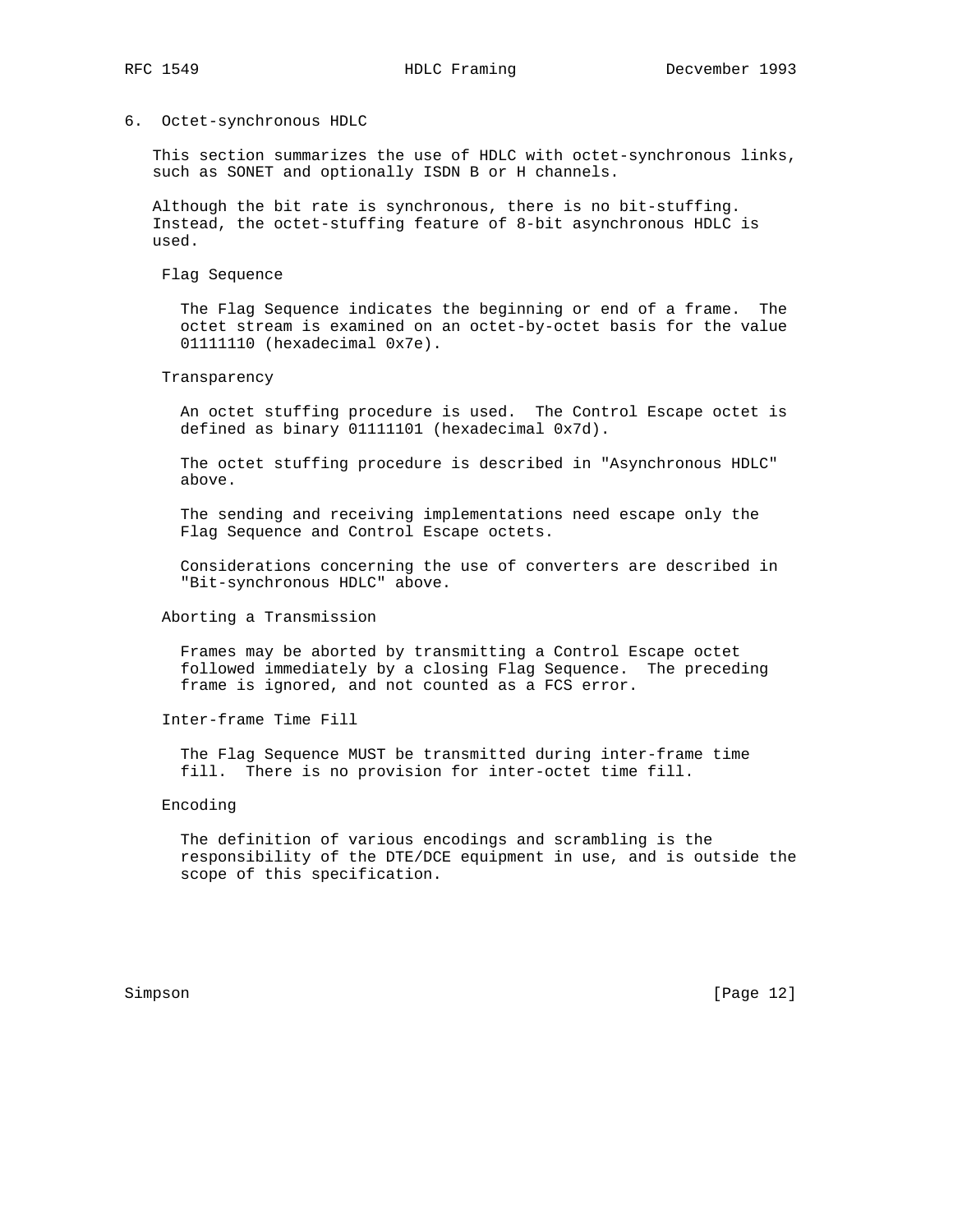A. Fast Frame Check Sequence (FCS) Implementation

 The FCS was originally designed with hardware implementations in mind. A serial bit stream is transmitted on the wire, the FCS is calculated over the serial data as it goes out, and the complement of the resulting FCS is appended to the serial stream, followed by the Flag Sequence.

 The receiver has no way of determining that it has finished calculating the received FCS until it detects the Flag Sequence. Therefore, the FCS was designed so that a particular pattern results when the FCS operation passes over the complemented FCS. A good frame is indicated by this "good FCS" value.

A.1 FCS Computation Method

 The following code provides a table lookup computation for calculating the Frame Check Sequence as data arrives at the interface. This implementation is based on [9], [10], and [11]. The table is created by the code in section B.2.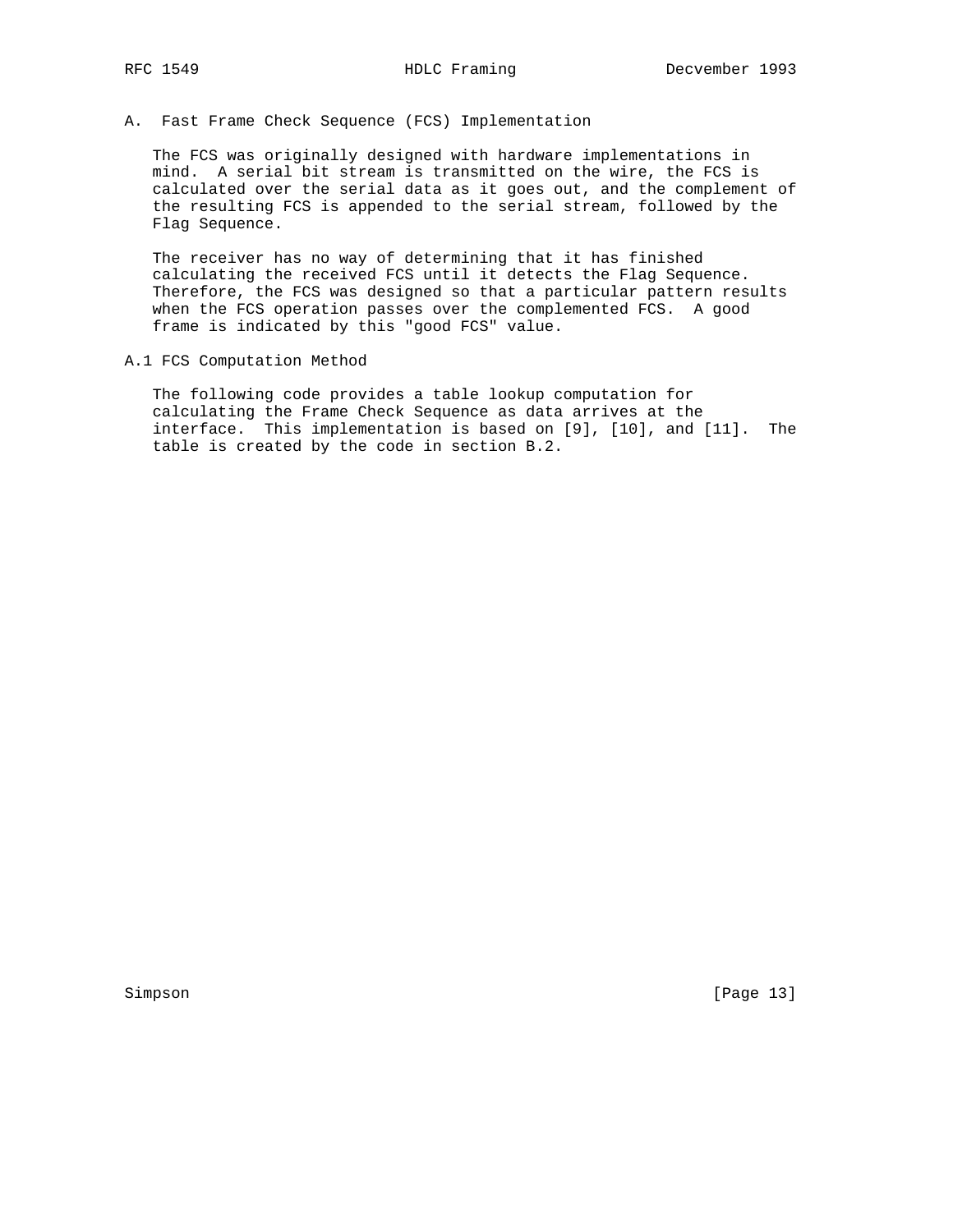```
/*
 * u16 represents an unsigned 16-bit number. Adjust the typedef for
 * your hardware.
 */
typedef unsigned short u16;
/*
 * FCS lookup table as calculated by the table generator in section B.2
 */
static u16 fcstab[256] = {
    0x0000, 0x1189, 0x2312, 0x329b, 0x4624, 0x57ad, 0x6536, 0x74bf,
    0x8c48, 0x9dc1, 0xaf5a, 0xbed3, 0xca6c, 0xdbe5, 0xe97e, 0xf8f7,
    0x1081, 0x0108, 0x3393, 0x221a, 0x56a5, 0x472c, 0x75b7, 0x643e,
    0x9cc9, 0x8d40, 0xbfdb, 0xae52, 0xdaed, 0xcb64, 0xf9ff, 0xe876,
    0x2102, 0x308b, 0x0210, 0x1399, 0x6726, 0x76af, 0x4434, 0x55bd,
    0xad4a, 0xbcc3, 0x8e58, 0x9fd1, 0xeb6e, 0xfae7, 0xc87c, 0xd9f5,
    0x3183, 0x200a, 0x1291, 0x0318, 0x77a7, 0x662e, 0x54b5, 0x453c,
    0xbdcb, 0xac42, 0x9ed9, 0x8f50, 0xfbef, 0xea66, 0xd8fd, 0xc974,
    0x4204, 0x538d, 0x6116, 0x709f, 0x0420, 0x15a9, 0x2732, 0x36bb,
    0xce4c, 0xdfc5, 0xed5e, 0xfcd7, 0x8868, 0x99e1, 0xab7a, 0xbaf3,
    0x5285, 0x430c, 0x7197, 0x601e, 0x14a1, 0x0528, 0x37b3, 0x263a,
    0xdecd, 0xcf44, 0xfddf, 0xec56, 0x98e9, 0x8960, 0xbbfb, 0xaa72,
    0x6306, 0x728f, 0x4014, 0x519d, 0x2522, 0x34ab, 0x0630, 0x17b9,
    0xef4e, 0xfec7, 0xcc5c, 0xddd5, 0xa96a, 0xb8e3, 0x8a78, 0x9bf1,
    0x7387, 0x620e, 0x5095, 0x411c, 0x35a3, 0x242a, 0x16b1, 0x0738,
    0xffcf, 0xee46, 0xdcdd, 0xcd54, 0xb9eb, 0xa862, 0x9af9, 0x8b70,
    0x8408, 0x9581, 0xa71a, 0xb693, 0xc22c, 0xd3a5, 0xe13e, 0xf0b7,
    0x0840, 0x19c9, 0x2b52, 0x3adb, 0x4e64, 0x5fed, 0x6d76, 0x7cff,
    0x9489, 0x8500, 0xb79b, 0xa612, 0xd2ad, 0xc324, 0xf1bf, 0xe036,
    0x18c1, 0x0948, 0x3bd3, 0x2a5a, 0x5ee5, 0x4f6c, 0x7df7, 0x6c7e,
    0xa50a, 0xb483, 0x8618, 0x9791, 0xe32e, 0xf2a7, 0xc03c, 0xd1b5,
    0x2942, 0x38cb, 0x0a50, 0x1bd9, 0x6f66, 0x7eef, 0x4c74, 0x5dfd,
    0xb58b, 0xa402, 0x9699, 0x8710, 0xf3af, 0xe226, 0xd0bd, 0xc134,
    0x39c3, 0x284a, 0x1ad1, 0x0b58, 0x7fe7, 0x6e6e, 0x5cf5, 0x4d7c,
    0xc60c, 0xd785, 0xe51e, 0xf497, 0x8028, 0x91a1, 0xa33a, 0xb2b3,
    0x4a44, 0x5bcd, 0x6956, 0x78df, 0x0c60, 0x1de9, 0x2f72, 0x3efb,
    0xd68d, 0xc704, 0xf59f, 0xe416, 0x90a9, 0x8120, 0xb3bb, 0xa232,
    0x5ac5, 0x4b4c, 0x79d7, 0x685e, 0x1ce1, 0x0d68, 0x3ff3, 0x2e7a,
    0xe70e, 0xf687, 0xc41c, 0xd595, 0xa12a, 0xb0a3, 0x8238, 0x93b1,
    0x6b46, 0x7acf, 0x4854, 0x59dd, 0x2d62, 0x3ceb, 0x0e70, 0x1ff9,
    0xf78f, 0xe606, 0xd49d, 0xc514, 0xb1ab, 0xa022, 0x92b9, 0x8330,
    0x7bc7, 0x6a4e, 0x58d5, 0x495c, 0x3de3, 0x2c6a, 0x1ef1, 0x0f78
    };
#define PPPINITFCS16 0xffff /* Initial FCS value */
#define PPPGOODFCS16 0xf0b8 /* Good final FCS value */
```
/\*

Simpson [Page 14]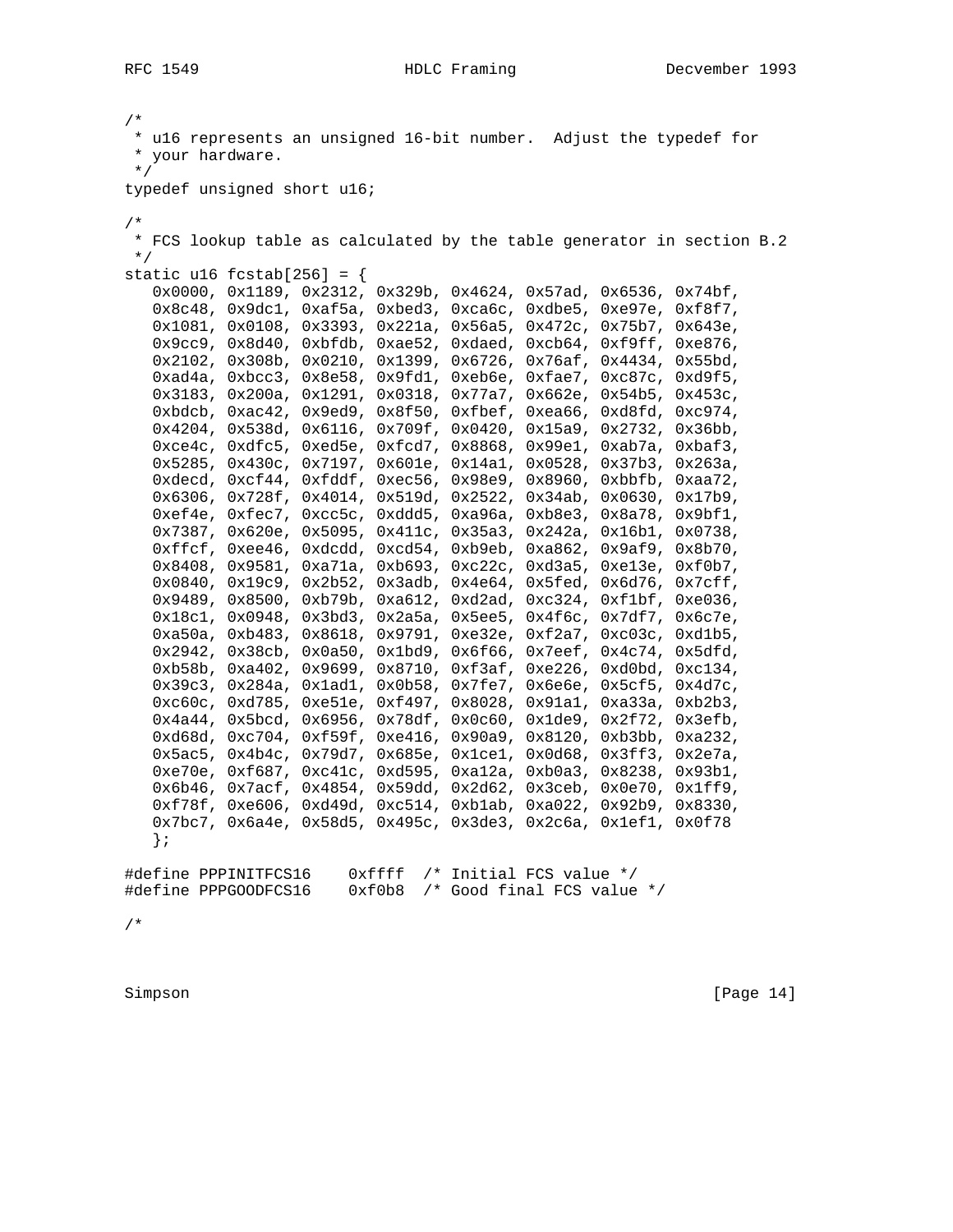```
 * Calculate a new fcs given the current fcs and the new data.
  */
u16 pppfcs16(fcs, cp, len)
    register u16 fcs;
    register unsigned char *cp;
    register int len;
{
   ASSERT(sizeof (u16) == 2);ASSERT((u16) -1) > 0); while (len--)
        fcs = (fcs \gg 8) ^ fcstab[(fcs ^ *cp++) & 0xff];
    return (fcs);
}
/*
 * How to use the fcs
 */
tryfcs16(cp, len)
    register unsigned char *cp;
    register int len;
{
    u16 trialfcs;
     /* add on output */
     trialfcs = pppfcs16( PPPINITFCS16, cp, len );
 trialfcs ^= 0xffff; /* complement */
cp[len] = (trialfcs & 0x00ff); /* least significant byte first */
    cp[len+1] = ((trialfcs \gg 8) & Qx00ff); /* check on input */
    trialfcs = ppfcs16( PPPINITFCS16, cp, len + 2);
     if ( trialfcs == PPPGOODFCS16 )
        printf("Good FCS0);
}
A.2. Fast FCS table generator
```
The following code creates the lookup table used to calculate the FCS.

Simpson [Page 15]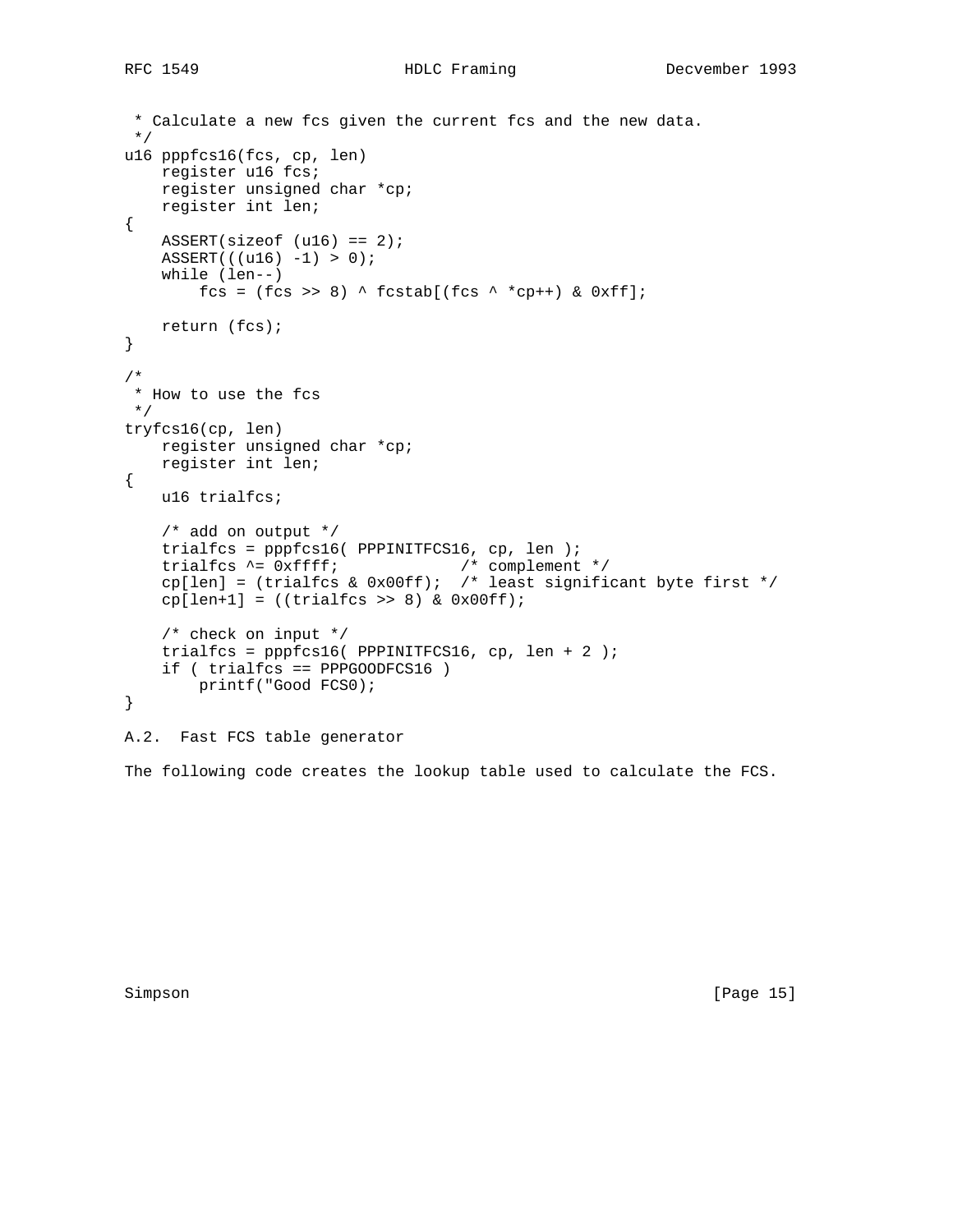```
/*
 * Generate a FCS table for the HDLC FCS.
 *
 * Drew D. Perkins at Carnegie Mellon University.
 *
  * Code liberally borrowed from Mohsen Banan and D. Hugh Redelmeier.
  */
/*
 * The HDLC polynomial: x^{**0} + x^{**5} + x^{**12} + x^{**16} (0x8408).
 */
#define P 0x8408
main()
{
    register unsigned int b, v;
     register int i;
     printf("typedef unsigned short u16;0);
    printf("static u16 fcstab[256] = \{");
    for (b = 0; ; )if (b \; 8 \; 8 == 0) printf("0);
        v = bifor (i = 8; i -jv = v & 1 ? (v \gg 1) ^ P : v \gg 1;
         printf("0x%04x", v & 0xFFFF);
        if (++b == 256) break;
         printf(",");
     }
    printf("0;0);
}
```
Security Considerations

 As noted in the Physical Layer Requirements section, the link layer might not be informed when the connected state of physical layer is changed. This results in possible security lapses due to over reliance on the integrity and security of switching systems and administrations. An insertion attack might be undetected. An attacker which is able to spoof the same calling identity might be able to avoid link authentication.

Simpson [Page 16]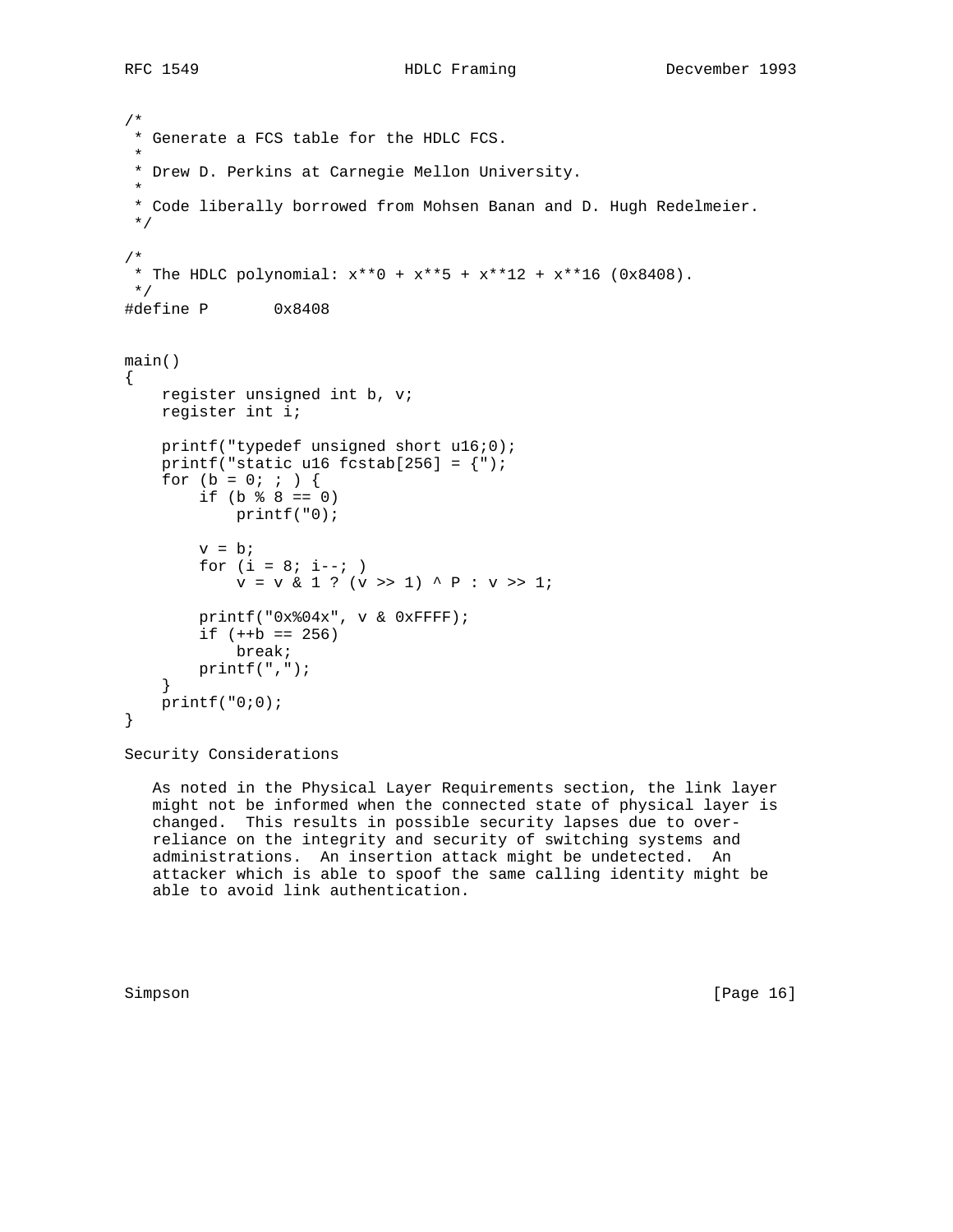References

- [1] Simpson, W., Editor, "The Point-to-Point Protocol (PPP)", RFC 1548, December 1993
- [2] International Organization For Standardization, ISO Standard 3309-1979, "Data communication - High-level data link control procedures - Frame structure", 1979.
- [3] International Organization For Standardization, Proposed Draft International Standard ISO 3309-1991/PDAD1, "Information processing systems - Data communication - High-level data link control procedures - Frame structure - Addendum 1: Start/stop transmission", 1991.
- [4] International Organization For Standardization, ISO Standard 4335-1979, "Data communication - High-level data link control procedures - Elements of procedures", 1979.
- [5] International Organization For Standardization, ISO Standard 4335-1979/Addendum 1, "Data communication - High-level data link control procedures - Elements of procedures - Addendum 1", 1979.
- [6] International Telecommunication Union, CCITT Recommendation X.25, "Interface Between Data Terminal Equipment (DTE) and Data Circuit Terminating Equipment (DCE) for Terminals Operating in the Packet Mode on Public Data Networks", CCITT Red Book, Volume VIII, Fascicle VIII.3, Rec. X.25., October 1984.
- [7] International Telegraph and Telephone Consultative Committee, CCITT Recommendation Q.922, "ISDN Data Link Layer Specification for Frame Mode Bearer Services", April 1991.
- [8] American National Standards Institute, ANSI X3.4-1977, "American National Standard Code for Information Interchange", 1977.
- [9] Perez, "Byte-wise CRC Calculations", IEEE Micro, June, 1983.
- [10] Morse, G., "Calculating CRC's by Bits and Bytes", Byte, September 1986.
- [11] LeVan, J., "A Fast CRC", Byte, November 1987.

## Acknowledgments

This specification is based on previous RFCs, where many

Simpson [Page 17]